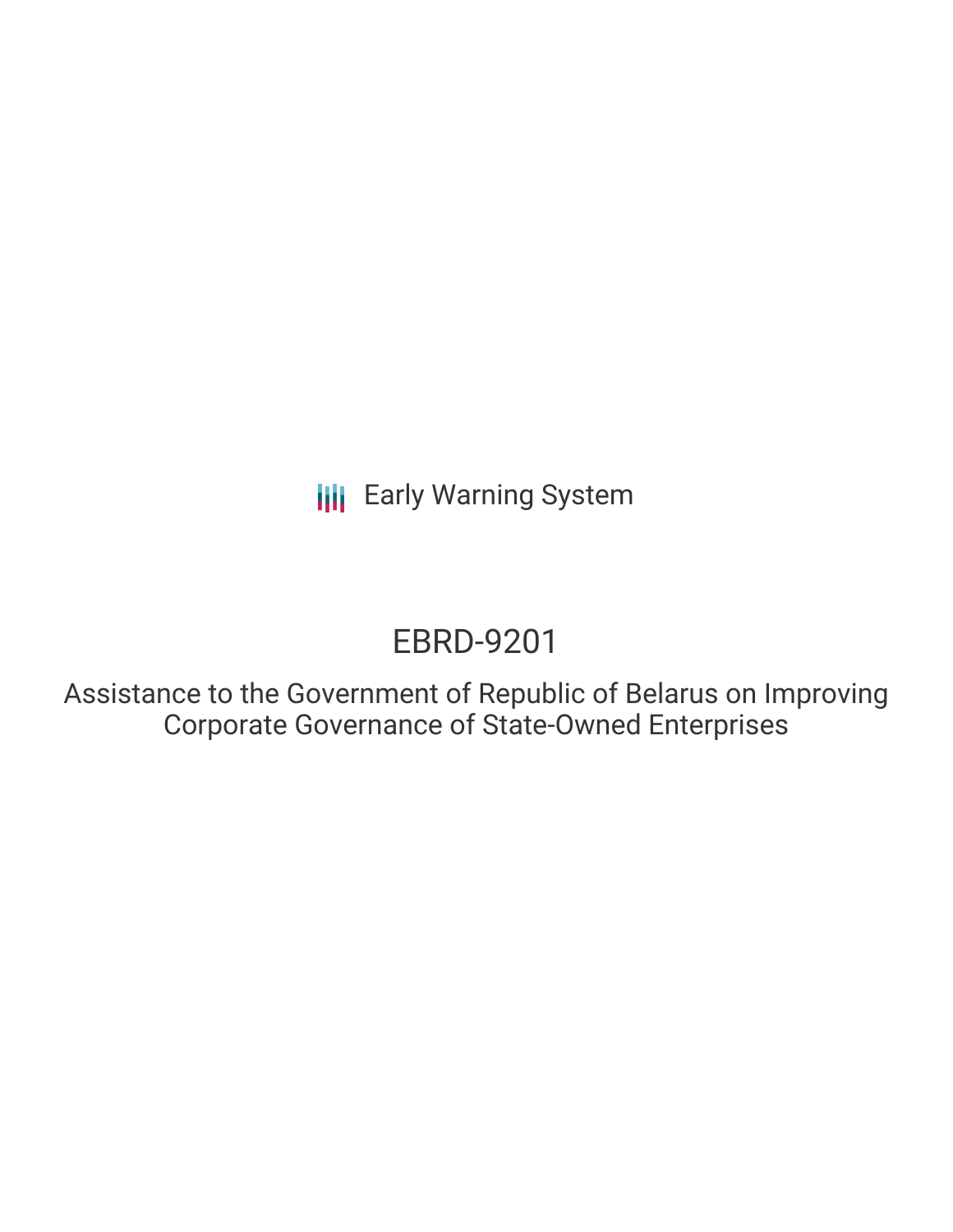

# Early Warning System

Assistance to the Government of Republic of Belarus on Improving Corporate Governance of State-Owned Enterprises

#### **Quick Facts**

| <b>Countries</b>              | <b>Belarus</b>                                          |
|-------------------------------|---------------------------------------------------------|
| <b>Financial Institutions</b> | European Bank for Reconstruction and Development (EBRD) |
| <b>Status</b>                 | Approved                                                |
| <b>Bank Risk Rating</b>       |                                                         |
| <b>Voting Date</b>            | 2018-03-22                                              |
| <b>Sectors</b>                | Industry and Trade, Technical Cooperation               |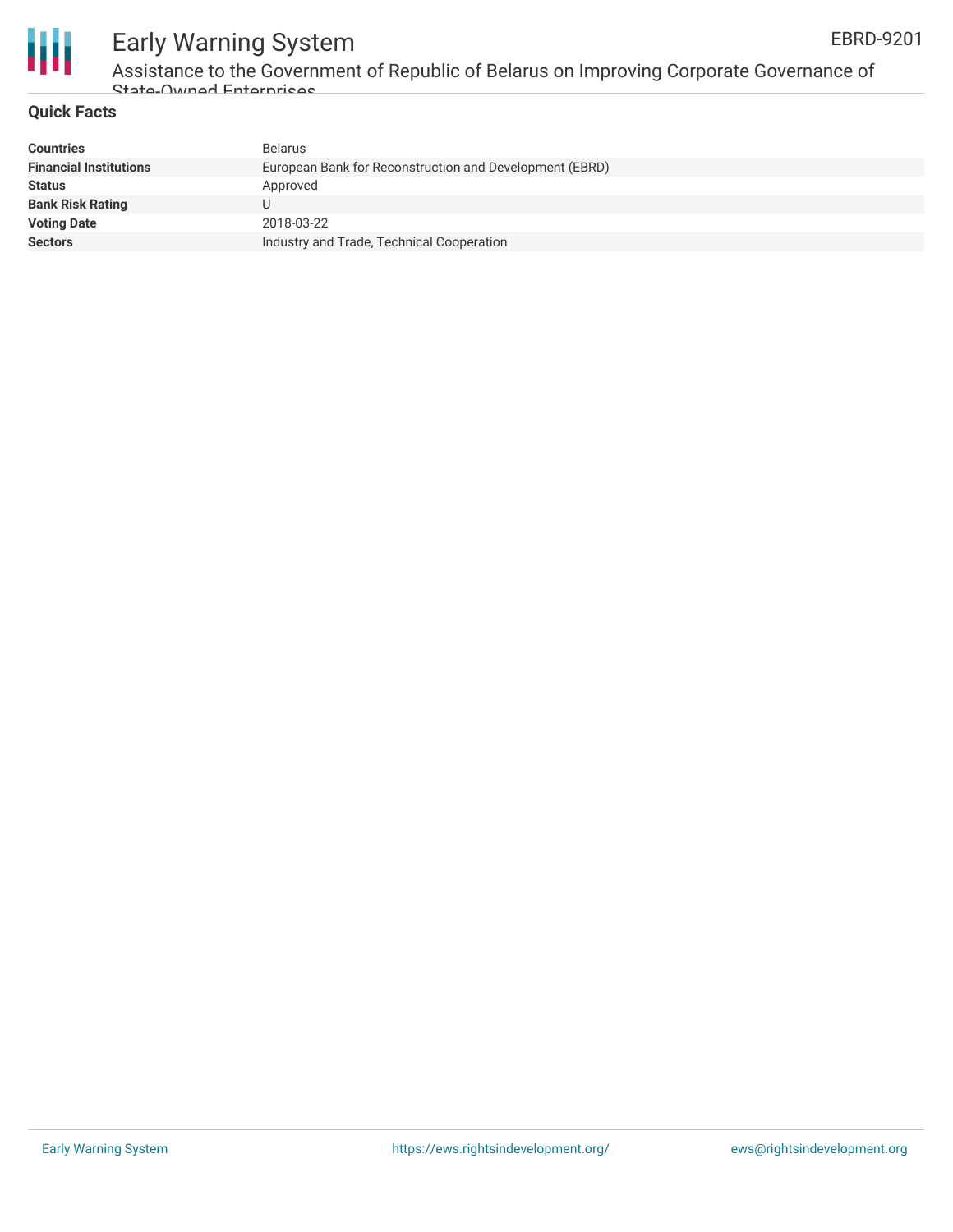

# Early Warning System

Assistance to the Government of Republic of Belarus on Improving Corporate Governance of State-Owned Enterprises

## **Project Description**

According to the Bank's website, this project finances a legal and corporate governance review of Belavtodor group of companies.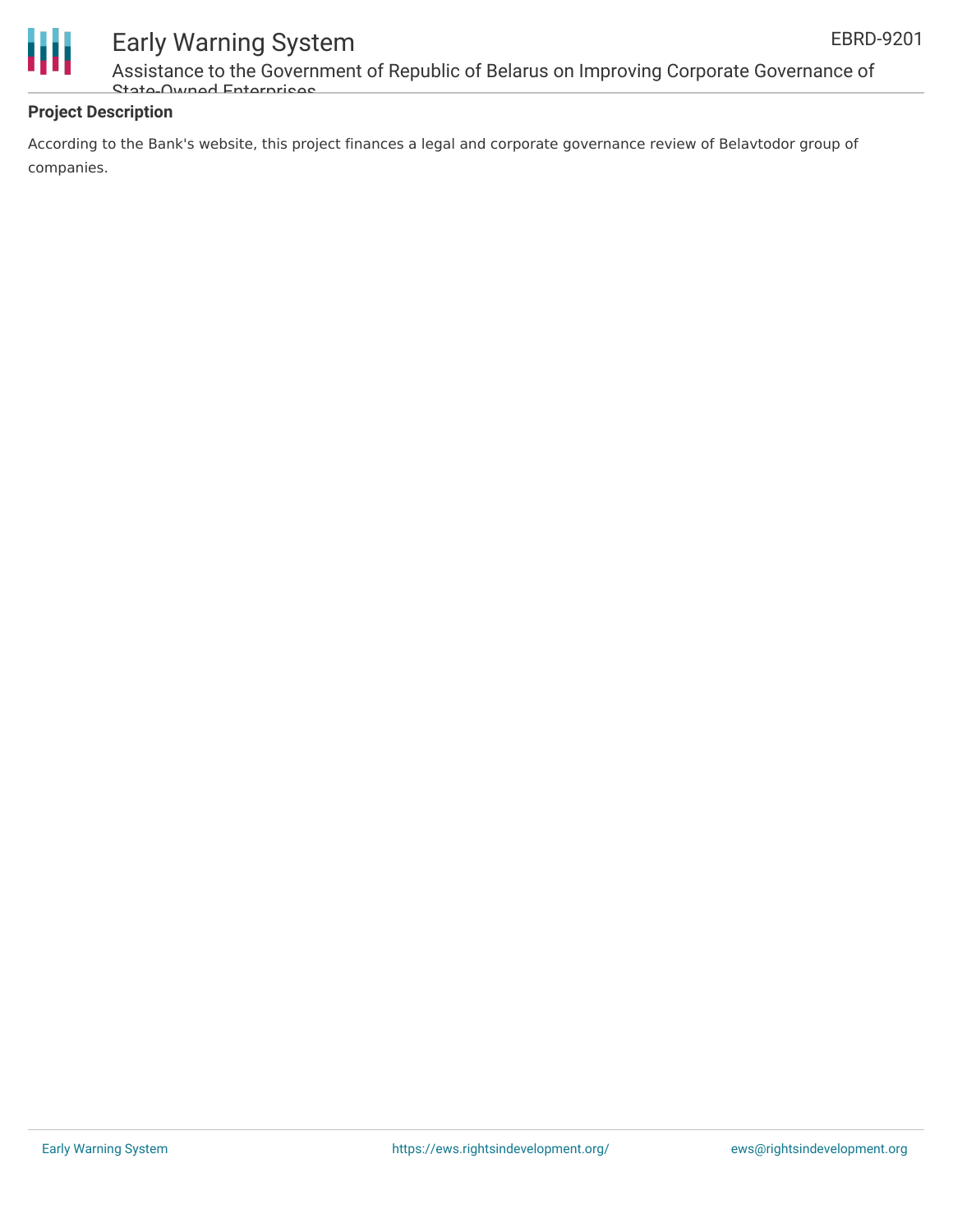

## Early Warning System

Assistance to the Government of Republic of Belarus on Improving Corporate Governance of State-Owned Enterprises

### **Investment Description**

European Bank for Reconstruction and Development (EBRD)